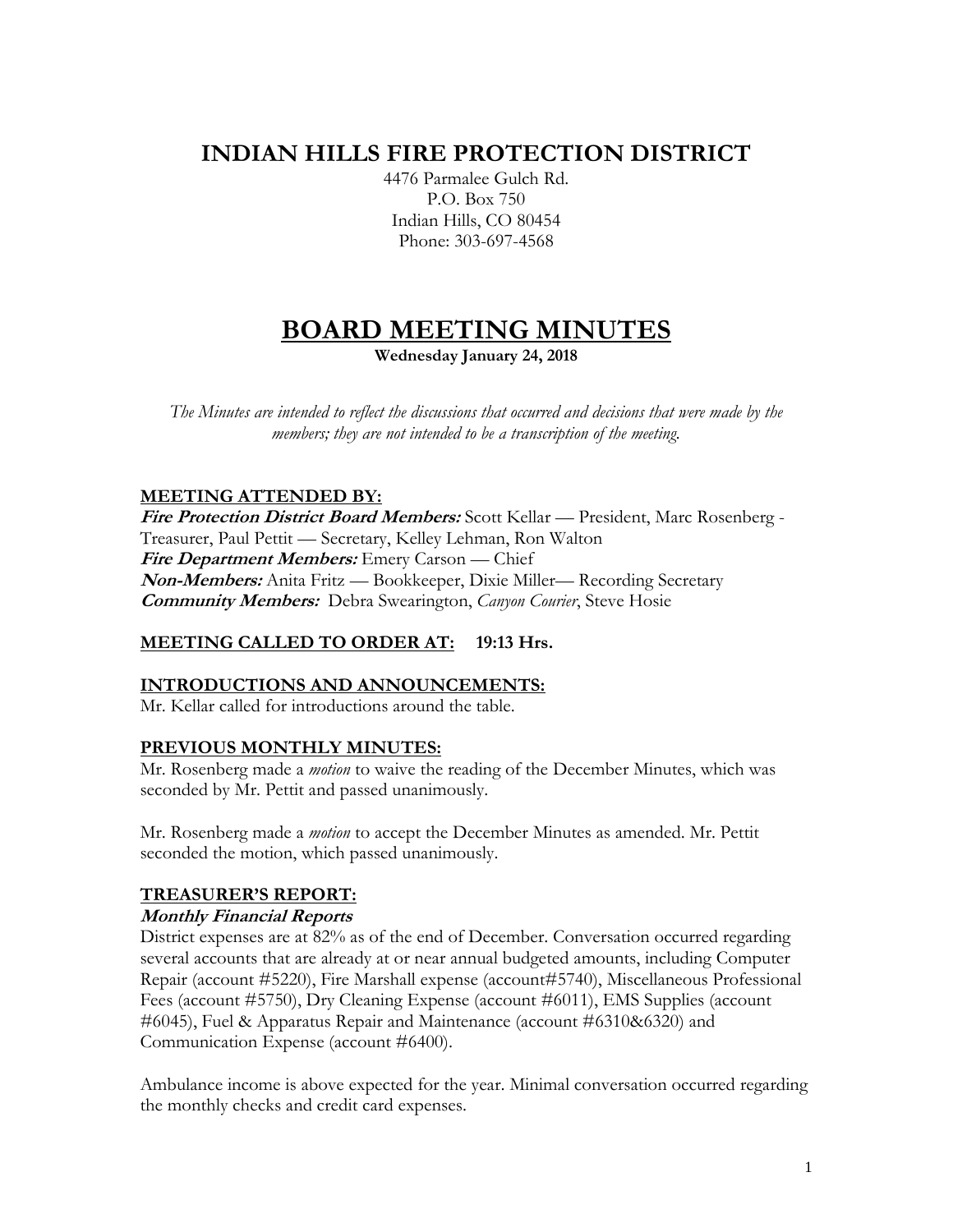Mr. Rosenberg made a *motion* to approve checks #13262-13291, plus automated payments, credit card expenses, and bank fees. Mr. Pettit seconded the motion, which passed unanimously.

## **DEPARTMENT/OFFICERS' REPORTS: Fire Marshal — Randy Rudloff**

In October Sit-in-bull owner Paul George was given 90 days to install hood and suppression system thus December  $29<sup>th</sup>$  was the end of 90 days. Mr. Rudloff has been working with Mr. George on options for a full install would be \$60K. After working through ideas, Mr. George will install an Ansul hood suppression system, remove 10 burners on stove converting to just an oven, use air fryers, and crockpots. This will meet the criteria of the requirements by the county. Could be done by January 31<sup>st</sup>. The board decided to not take any action on missing the deadline at this time as discussed in December if missed the due date.

Mr. Rudloff discussed the resolution meeting for all county fire marshalls in February for 2018. Mr. Kellar asked that the resolution be brought to the board meeting once the significant changes have been decided.

Mr. Rudloff discussed the increase in his time during the past year and the need to increase the budget for 2018. He is spending more time doing mitigation and reviews along with more public need due to insurance reviews.

The Parmalee Fire Protection Program date has been set for October 2018 already.

## **Chief — Emery Carson**

JCMARS agreement is in review and to be approved at the February board meeting.

Robin Casanova passed his Paramedic practical and written test, we now have three paramedics.

The single channel equipment has been installed at Mt. Lindo. It has been wired into Kenwood repeater and tested by QDS to Evergreen Dispatch link. There has been an inspection by NRC and Pericle to review the install. Guide wires will be tensioned on January 26<sup>th</sup>. The antenna will be installed in a few weeks.

Total calls for December were 33 with the year of 2017 ending in total of 316. Mr. Carson stated that there are already 19 calls for the January 2018.

**Assistant Chief — Marc Rosenberg** Present.

**Fire Captain — Scott Case** Not present.